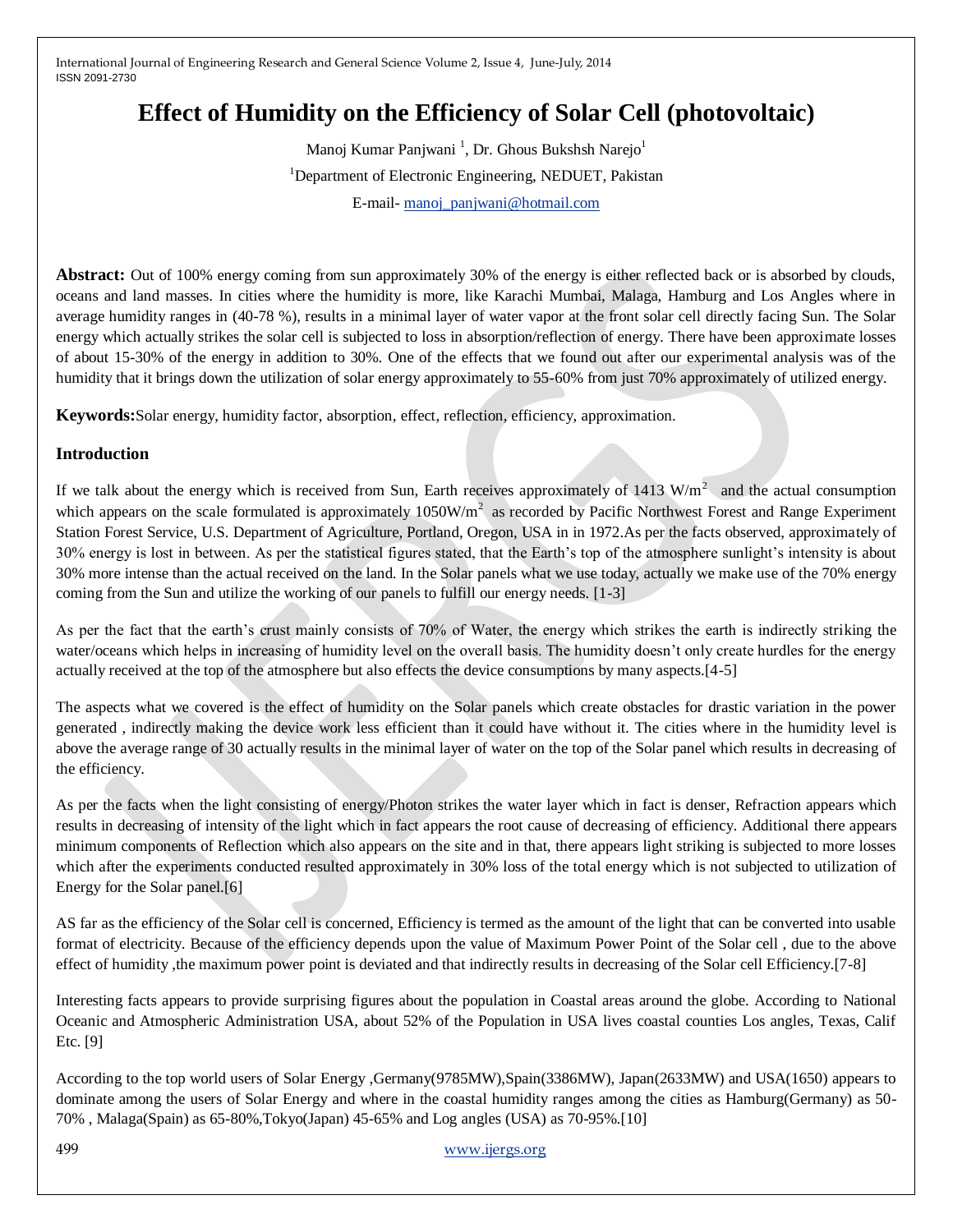The usage of the Solar Panel is readily effected by the effect of humidity and the values corresponds to change is the humidity is

subjected to change

Experiment and Analysis:

Various experiments were conducted and in the test bench included 50W BP Solar Panel having specification of Vamp = 17.3V and Imp = 2.9A with temperature coefficient of Isc=  $(0.065 \pm 0.015)$  % / °C, Temperature coefficient of Voc= $-(80 \pm 10)$  mv / °C and Temperature coefficient of power=-(0.5  $\pm$  0.05) % / °C, and Tungsten Halogen Bulb of 1000W, 2 Humidifier, Hygrometer, Thermometer, Output Load as tungsten filament bulbs(15,20,25W) , 2 Millimeters.

Results were calculated initially with normal temperature in Karachi which was 32\*C (305K) and humidity 25.The humidifier was used as to increase the humidity level of the area where in the Solar panel was connected with the load and was subjected to a constant intensity by using tungsten Halogen bulb and the distance was kept 2 foot. The readings were noted and the humidity was carefully calculated by the use of Hygrometer.

The results showed the drastic change in the readings when the humidity was subject to gradually increase. Below is the chart in where the readings are noted

| Temperature(K)   | Humidity (%)    | Voltage (DC) | Current Amps(DC) | Powers(watts) |
|------------------|-----------------|--------------|------------------|---------------|
|                  | $\overline{25}$ | 17.10        | 2.78             | 47.538        |
| 305              |                 |              |                  |               |
|                  |                 |              |                  |               |
|                  |                 |              |                  |               |
| $\overline{305}$ | 30              | 16.72        | 2.63             | 43.973        |
|                  |                 |              |                  |               |
| 305              | 35              | 16.53        | 2.42             | 40.002        |
| $\overline{305}$ | 40              | 16.45        | 2.3              | 37.605        |
| 305              | 45              | 16.41        | 2.14             | 35.117        |
| 305              | $\overline{50}$ | 16.33        | 2.04             | 33.313        |
| 305              | 55              | 16.32        | 1.88             | 30.681        |

Table 1: Humidity vs. voltage, current and power readings taken through the experimental set up as discussed.

Below are the graphs where in the relation between Humidity to voltage, current and power are calculated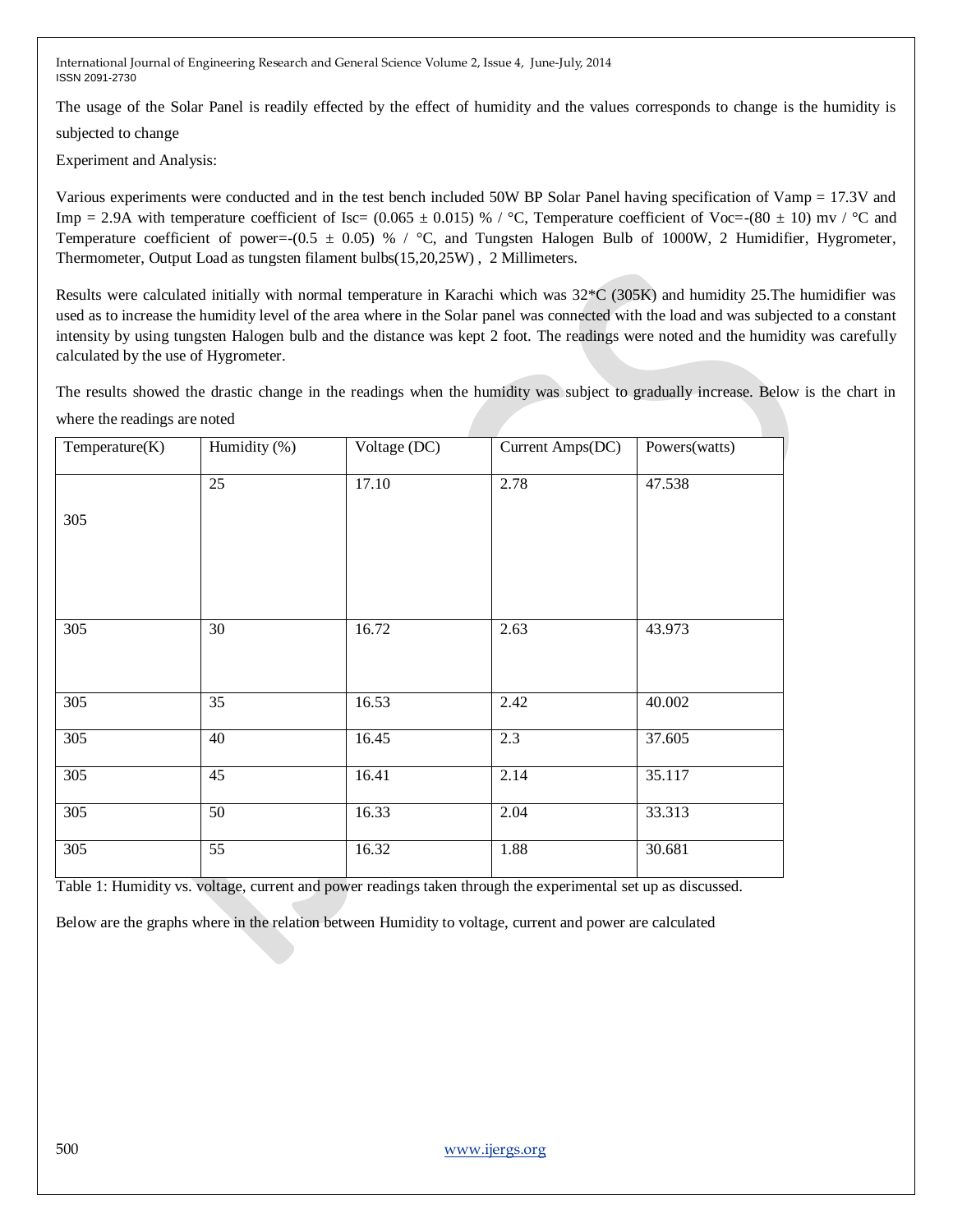

Fig1. Graph between Humidity and Voltage. Humidity appears as X axis and Voltage appears at Y axis



. Graph between Humidity and Current. Humidity appears as X axis and Current appears at Y axis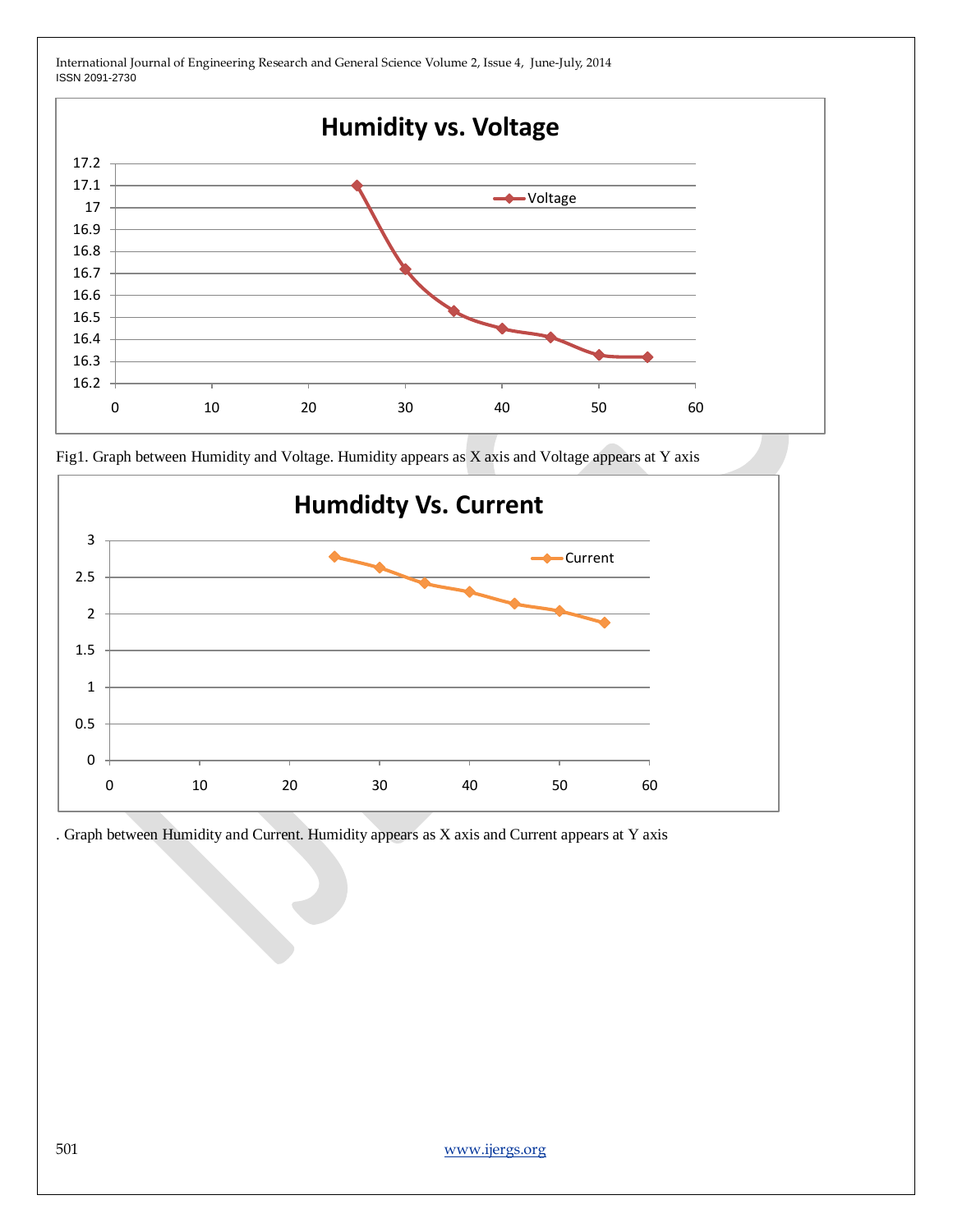

Fig3. Graph between Humidity and Power. Humidity appears as X axis and Power appears at Y axis

After the results which are obtained so far , the readings clearly shows that the humidity level do effect the working of the solar panel and can drag down the efficiency of the Solar panel is installed in cities where in the normal humidity level appear more.

Percent Reduction in Power =(P (Without Humidity)-P (with Humidity))/P (Without Humidity)\*100

5% Humidity Increased

 $1<sup>st</sup> = ((47.538-43.973)/47.538)*100=7.499%$  Approx.

10% Humidity Increased

 $2<sup>nd</sup> = ((47.538-40.002)/47.538)*100=15.85%$  Approx.

15% Humidity Increased

 $3<sup>rd</sup> = ((47.538-37.605)/47.538)*100=20.89%$  Approx.

20% Humidity Increased

 $4^{th}$  = ((47.538-35.117)/47.538)\*100=26% Approx.

25% Humidity Increased

 $5^{th}$  = ((47.538-33.313)/47.538)\*100=29.92% Approx

#### **Acknowledgment**

I would like to thank Dr.Lachhman Das Dhomeja, Professor at Institute of Information and Communication Technology, University of Sindh , Indra Devi Sewani , PHD Student at Sindh University Jamshoro and Radha Mohanlal , Lab Engineer at IOBM for being

502 [www.ijergs.org](http://www.ijergs.org/)